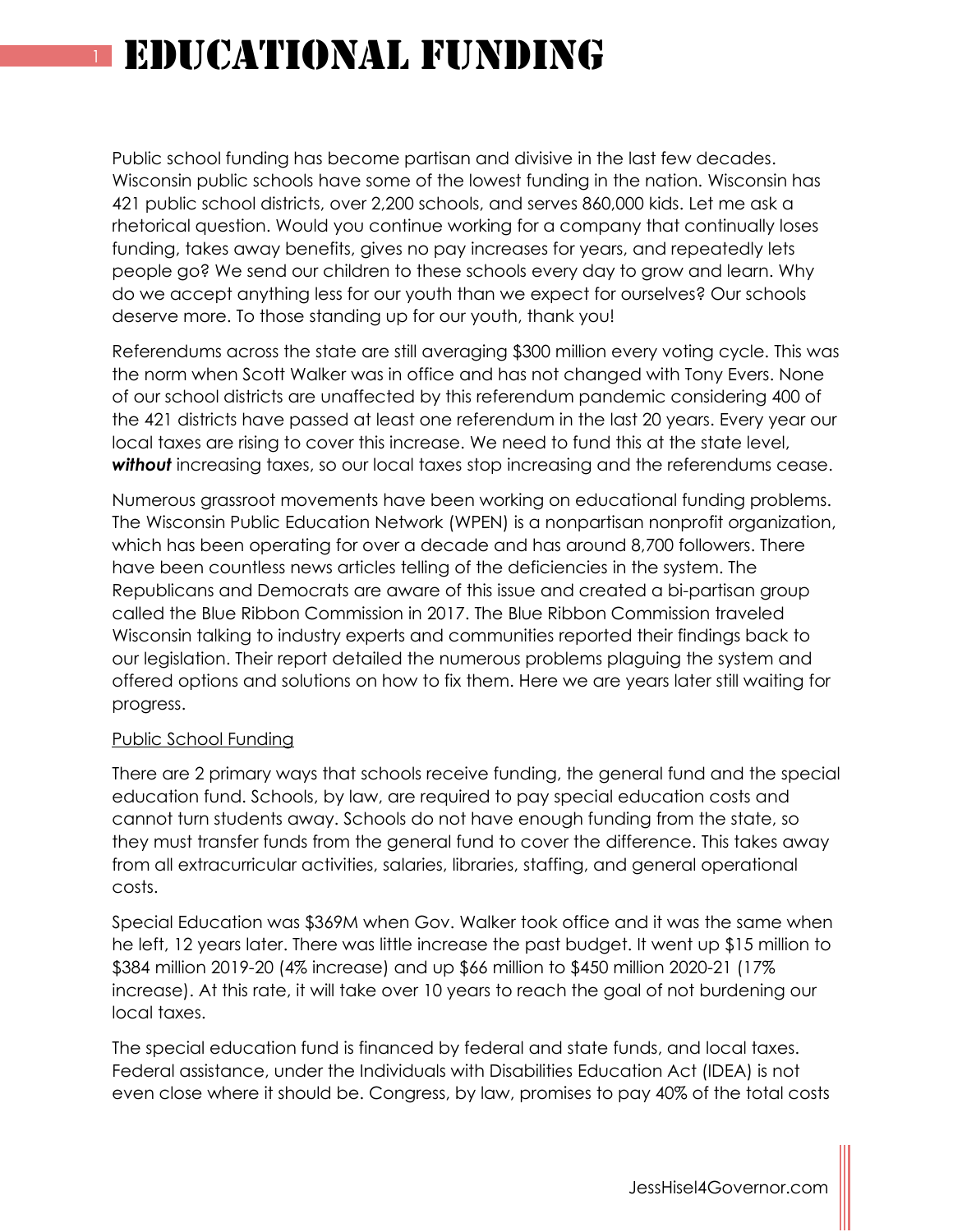### <sup>2</sup> Educational Funding

and they currently only pay for 14%. Ron Johnson & Tammy Baldwin should work to solve this in Washington. This is their job. Our Governor can meet with other Governors across the nation and demand change as well.

State assistance for special education was signed in 1973 and directed Wisconsin to pay 70%. Currently we only pay 25%. This needs to be reevaluated since 40% Federal + 70% State = 110%. Obviously, nobody is looking at this or else it would be funded 110% between the State and Federal funds and not the current 37% between the two.

Wisconsin needs to inject \$420M on the next budget to get State funding over 50%. Some of this money can come by not giving tax breaks for property owners out of state. I believe that you must live in Wisconsin to get this tax break. The remaining will come from the current funding that is used for private and charter schools under Act 55 which I will mention shortly. This funding increase will fix the special education funding and will also let schools keep the money in the general fund that they keep having to transfer to cover the loss. This will also stop upwards of 75% of the referendums in the state which will help lower property taxes.

For the general funding for our schools, I support the 'Fair Funding for Our Future' proposal. We need to fix the general fund formula that is used to calculate the budgets for our schools. This formula/algorithm was created in the 70's, it is sadly outdated. The current formula is a complicated algorithm with 3 parts: Primary, Secondary, & Tertiary (with Categorical aid). We should be using the census data to calculate what districts should be receiving. Funding should be based off density, square miles of the district, population, enrollment, property value, income per district, and poverty levels. Our state has been funding the categorical aid to try to help, but that is like putting a band aid on a bullet wound.

For years there have been errors and cheats in the current formula. They are now manipulating the 'Cost Ceiling Per Member' in the formula and the data to increase funding for schools based off this multiplier. This was also happening when Tony Evers was in that position as well. We need to remove this factor immediately, so all districts are funded fairly.

We also need to eliminate 'Parental Choice Deduct' (\$54,053,464) and give it back to Milwaukee schools. We need to stop the 'Milwaukee Charter Program Deduct' for all Schools (\$70,543,119). These funds can go directly back into the schools. Charter schools, the few that are left, should be funded just like all the other public schools, and should not be held to a different standard. Up until 2016 under the Act 55, private schools never received any state funds; now they receive over \$350 million in Private School Vouchers. Private schools should not be receiving state funds because of separation of church and state. Also, parents of private school students receive tax vouchers because those students are not using public schools and state funds are not used for their education. I support the parents tax vouchers because they should be receiving incentives for their child's education, but they should go to the families, not the schools.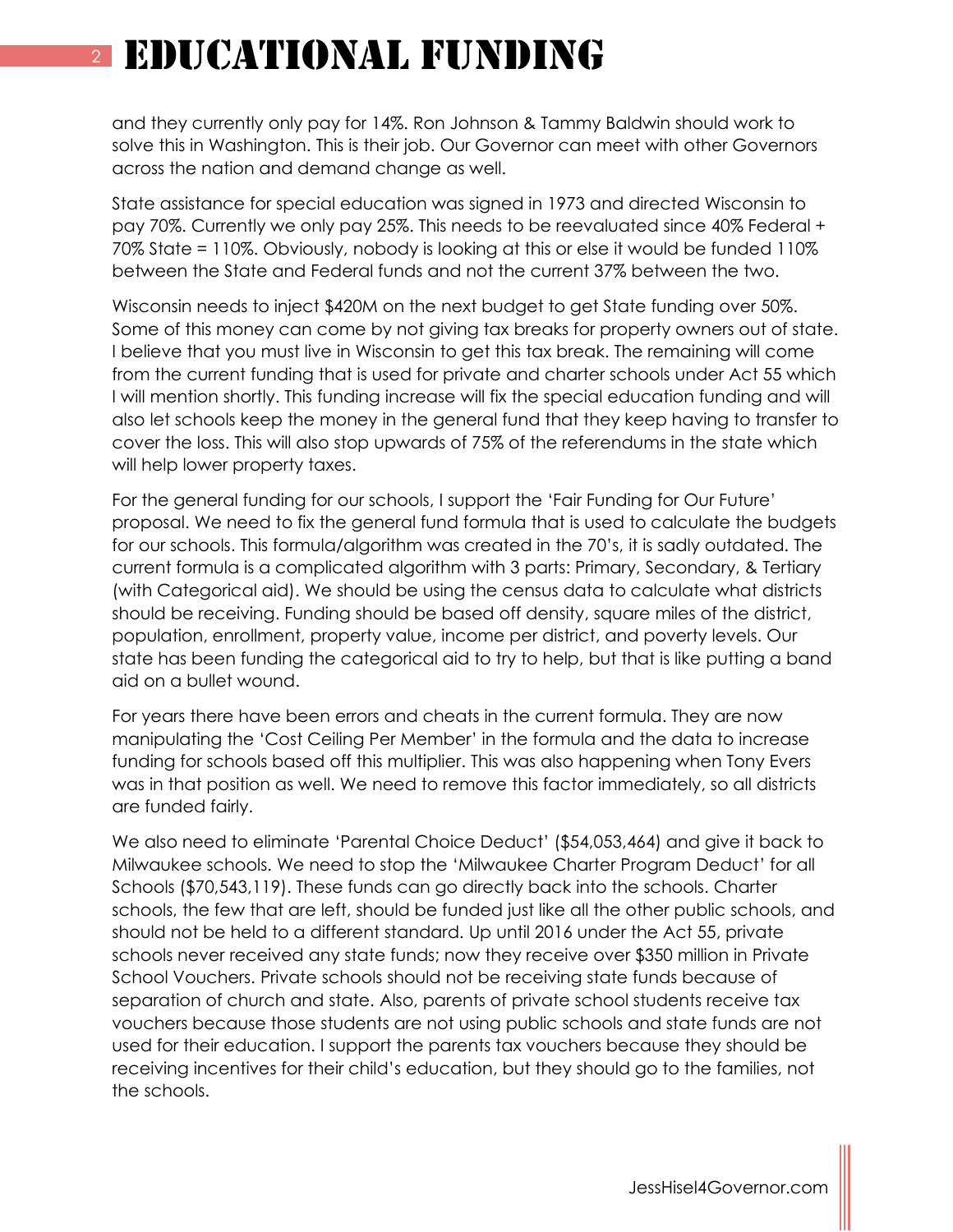### <sup>3</sup> Educational Funding

### University Schools

Universities across Wisconsin, including the University of Wisconsin System, have also been losing funding for decades. State support for the UW System has declined from 43% in 1976 to 14% in 2018, currently set at \$250 million. We need to understand what a great investment this is. Every dollar invested into the UW averages a \$23 return to the State revenue. To name a few, Wisconsin benefits from businesses, partnerships, vendor support and relations, business creation, and athletic events. The University of Wisconsin alone has a \$15 billion impact in the state. They employ over 200,000 Wisconsinites and because they are non-profit, they have fostered over 362 startup companies who employ over 25,000 jobs.

I advocate for increased funding through an incentive program at the university level. Systems that help themselves should receive greater funding from the state. Some systems within the UW, and across the state, are outdated and need to be modernized to create efficiency and save time. The paper trail across the state can be digitized and secured saving millions of taxpayer dollars. Universities should have more freedom in project management. A project for research that is needed to fulfill grant obligations can take years just to start and time is money. If the universities can effectively manage their own projects, with minimal change orders that drive the cost of projects up, then they should have less regulation. The Governor should not have to sign purchase orders for equipment that the universities need to purchase. This system can be managed at the university level with audits and oversight from the Secretary of State office.

We need to restore the UW System's reputation as a leader in research in the US. The UW slipped to #6 in the nation in 2015 after 43 years of being in the top 5. This is a direct result of deficient funding. If we fix the funding, we can take our place at the top. The grants and donations that the UW will receive by leading the nation in funding will increase as our research in the nation increases.

We should also work on conserving our resources with less waste throughout all universities and government agencies. Vendors need to supply the same equipment for at least 10-20 years for all organizations, depending on the item (ex. office furniture, office equipment, facility material, ceiling tiles). On numerous occasions, areas are completely renovated, or entire systems are ordered because materials have been discontinued for the current layout. For those materials or equipment that are no longer needed, we need to donate these "new communities" and homeless shelters that we need to setup, or to high schools or community centers, see the social justice issues that I propose for more info. The UW SWAP store needs to be online and opened across the state like the Wisconsin Surplus is becoming. The marketing behind this system needs to improve.

I also support more adequate evaluations for employees. I would like to see upward evaluations, some companies call these 360 evaluations, on the supervisors. These evaluations from the employee would go to the supervisor's supervisor. This will help develop stronger leaders and can assist in workflow. We also need to increase pay for